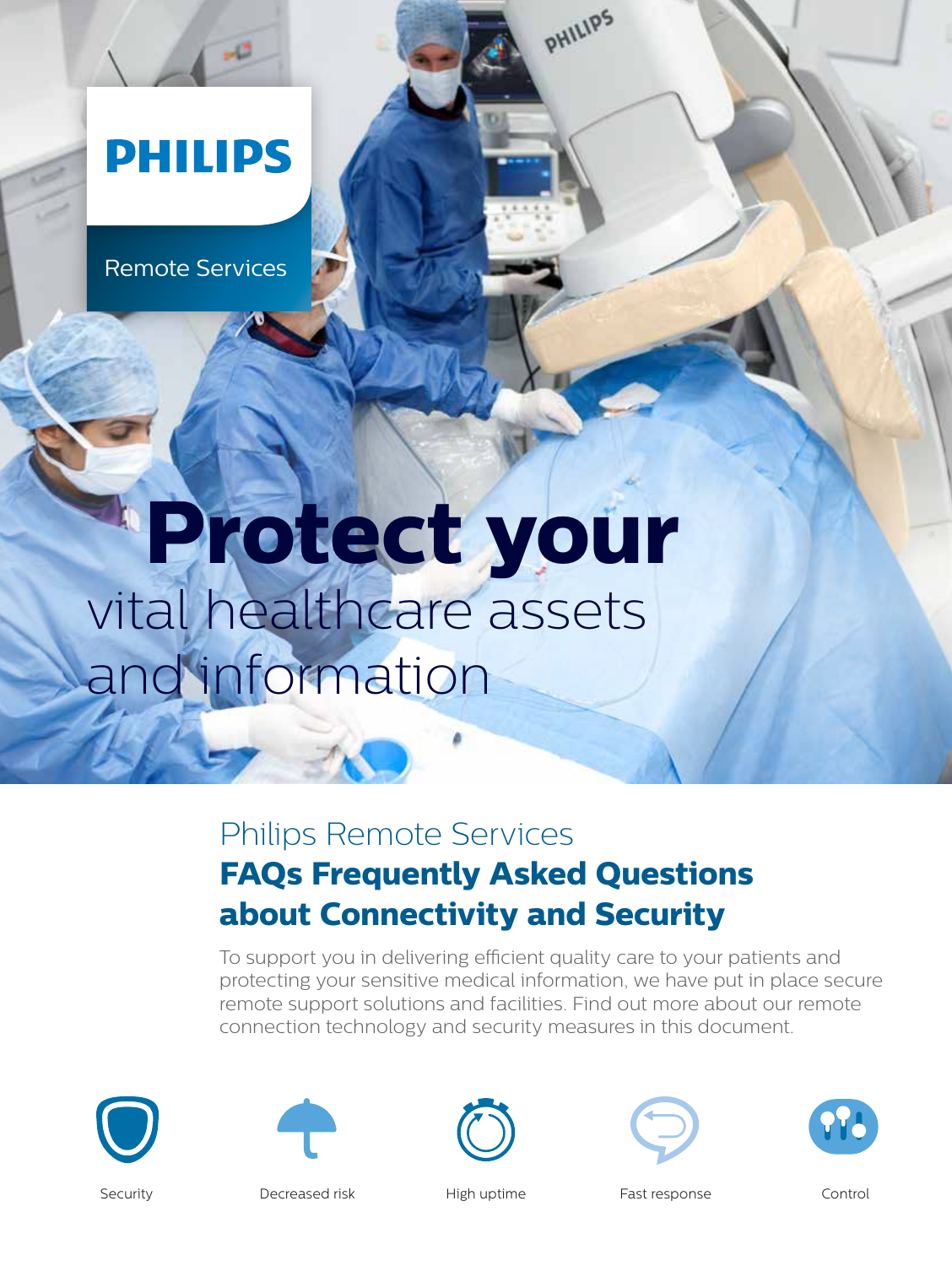#### **1. What is Philips Remote Services?**

Philips Remote Services offers remote technical and clinical support to help you make the most of your clinical solutions. Our innovative set of proactive services aim to continuously support your systems remotely without interrupting your daily routine. They allow us to provide high system uptime and deliver innovative new services to your healthcare facility. Philips Remote Services are delivered via an advanced, business to business virtual private network (VPN ) or through a secure socket layer (SSL) outbound connection that establishes a secure connection between your clinical solutions and our Remote Service Data Center.

#### **2. What connection method(s) are used to provide remote support?**

To meet the needs of different IT infrastructures, Philips Remote Services connects via a VPN using internet protocol security (IPSec) and/or via a direct outbound SSL connection (depending on the clinical solution). For both VPN and SSL connections, customer data transmitted over the internet is encrypted.

Your facility can choose which type of connection it prefers to use, but we usually recommend an SSL connection. It offers the advantages of enhanced speed and quality of your connection and provides you with more control over the connection. To make an informed decision, please see more details about the different options further in this document.

#### **3. What is the difference between a Philips Remote Services VPN and SSL-based connection and what does that mean for my facility?**

For the Philips VPN connection, your facility must have an IPSec compatible VPN router, and the remotely supported medical devices must be configured with static IP addresses. An SSLbased connection uses your facility's existing network to set up a secure connection over the internet and supports remote access to medical devices deployed with dynamic IP addresses via DHCP.\* The IPSec VPN tunnel provides site-to-site encryption. Data transmitted within the healthcare facility's network may not be encrypted depending on the remote tool used. SSL-based connectivity provides encryption between the two end points, e.g. the medical device and Philips Remote Services Data Center.

#### **4. How often does the medical device connect with the Philips Remote Services server and how much bandwidth does the SSL-based connection use?**

If and how frequently device status information is sent to Philips depends on the specific product and remote service options that are enabled. As an example, for proactive services it is typically about every 5 minutes, but can range from every 30 seconds to every 15 minutes. The size of the typical device status data packet is just a few bytes. However the application traffic volume varies based on the modality (Computed Tomography, Magnetic Resonance, conventional and interventional X-ray\*, Ultrasound, Nuclear Medicine, and Patient Monitoring Solutions) and specific usage (status update, downloading anti-virus files, uploading daily log files, etc.).

#### **5. What security standards does Philips Remote Services adhere to?**

Philips Healthcare is committed to proactively addressing the security and privacy concerns of your healthcare facility. Our Remote Services are based on a comprehensive security infrastructure as well as stringent procedures and controls to safeguard system security and data privacy. Philips operates under its Binding Corporate Rules to facilitate that privacy is addressed with the same high standard across the organization.

You can find the details of our privacy policies on the Philips internet site under Investor Relation / General Business Principles. The Philips Remote Services operating environment implements security controls that meet the internationally recognized ISO 27001 information security management systems standard and is audited annually by an independent third party.

#### **6. What control do I have over my systems and information?**

To meet your facility's fundamental needs we offer a portfolio of remote capabilities and access controls that give you the flexibility to manage and monitor Philips remote access to your solution. You can decide to allow your devices to be proactively monitored 24/7 – depending on product capabilities and/or local regulations. Automatic downloading can enable technical log files for system analysis and uploading of security patches.

To save time, you can choose to allow a remote service engineer to fix an issue that you reported or use a remote access application for remote service, clinical support, and training purposes. You can also enable certain features on a per session basis if preferred.

To provide security at all times, safeguards are implemented in our solutions to limit remote user access to specific device functions when performing remote diagnostics. Your healthcare facility can monitor all remote services activities. If you would like to find out more about how you can monitor our remote services activities, please see below.

#### **7. How can I monitor who is accessing my system through Philips Remote Services?**

Remote support activities carried out via Philips Remote Services are logged and can be traced to the individual Philips Service user. Audit logs are stored for one year within Philips. Product specific application or configuration changes executed remotely are not logged within the Philips Remote System, but are logged in the product's service registry/ audit logs. Philips can provide detailed audit logs of Philips Remote Services activities to your healthcare facility upon request.

\* The full list of abbreviations is provided at the end of this document.

#### **Outbound SSL connection**

This solution establishes a fully encrypted tunnel between the two end points. The advantage of an outbound SSL connection from the medical device to the Philips Remote Services Data Center is that the medical device only needs to be able to connect to the internet to establish a connection. There are no additional router configurations required.

### Security measures



### Services and connection methods





**Health Care Facility** A VPN tunnel can be used to establish a secure connection between your Healthcare Facility and Philips Remote Service Data Center. The IPSec VPN tunnel provides site-to-site encryption. We use a VPN tunnel to establish a secure connection between your Healthcare Facility and Philips Remote Service Data Center.

#### **IPSec VPN tunnel**

#### *If my facility already has a Philips Remote Services connection via VPN, can I use SSL-based connectivity?*

Yes, you can still use SSL-based connectivity. Devices that support SSL-based connectivity do not interfere in any way with devices that operate over the Philips Remote Services VPN. SSL-based devices can connect and operate directly over the internet using your existing network or also be routed over the Philips Remote Services VPN.

#### *Does Philips support use of my non-Philips Healthcare Facility (HCF) VPN for remote access?*

To provide you with the optimal services and a full suite of remote solutions at any given time, we do not support the use of hospital VPN clients for remote support. Philips Remote Services uses a secure environment that provides advanced security and management features. See Security measures.

#### Philips solutions for secure connection